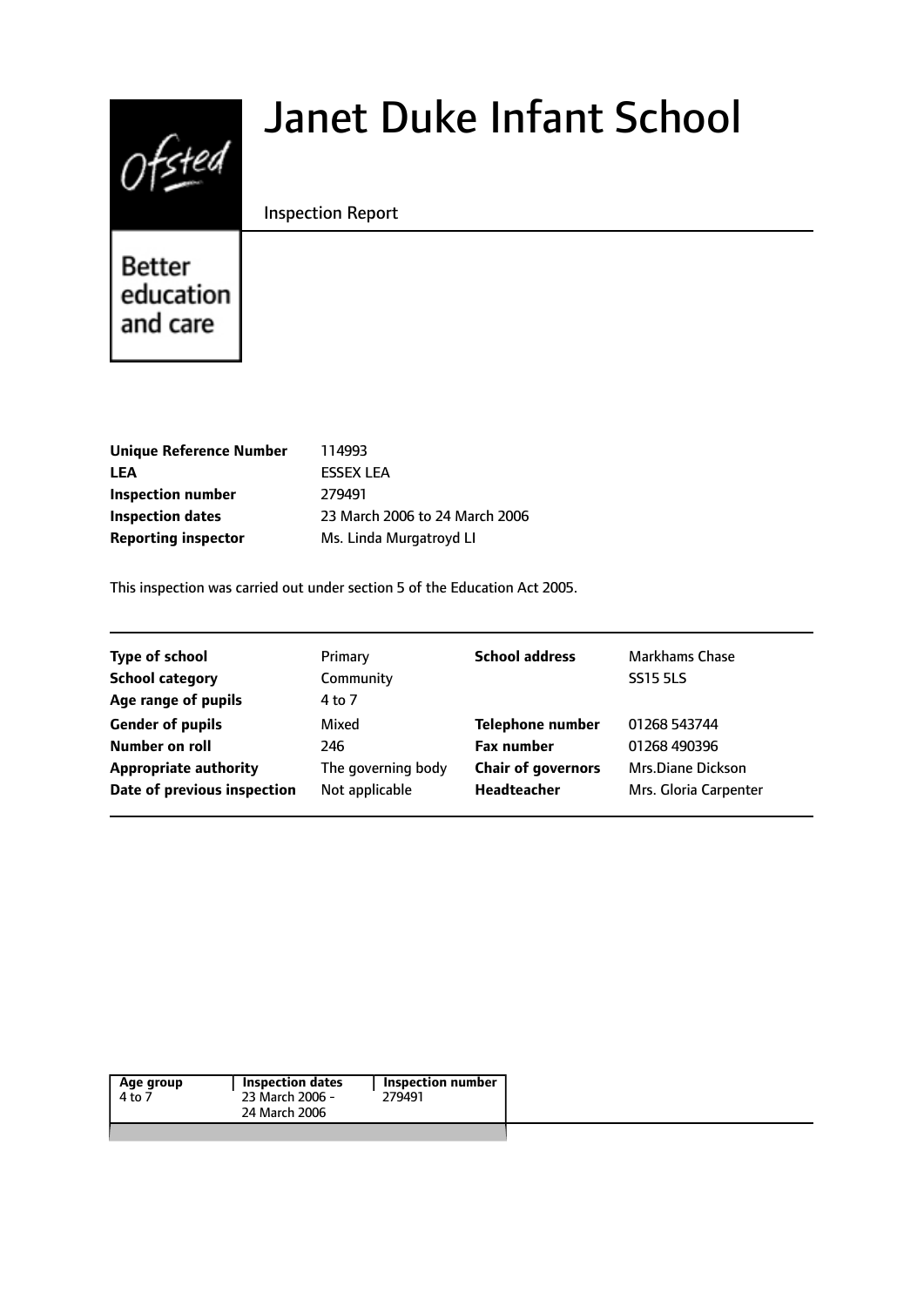© Crown copyright 2006

#### Website: www.ofsted.gov.uk

This document may be reproduced in whole or in part for non-commercial educational purposes, provided that the information quoted is reproduced without adaptation and the source and date of publication are stated.

Further copies of this report are obtainable from the school. Under the Education Act 2005, the school must provide a copy of this report free of charge to certain categories of people. A charge not exceeding the full cost of reproduction may be made for any other copies supplied.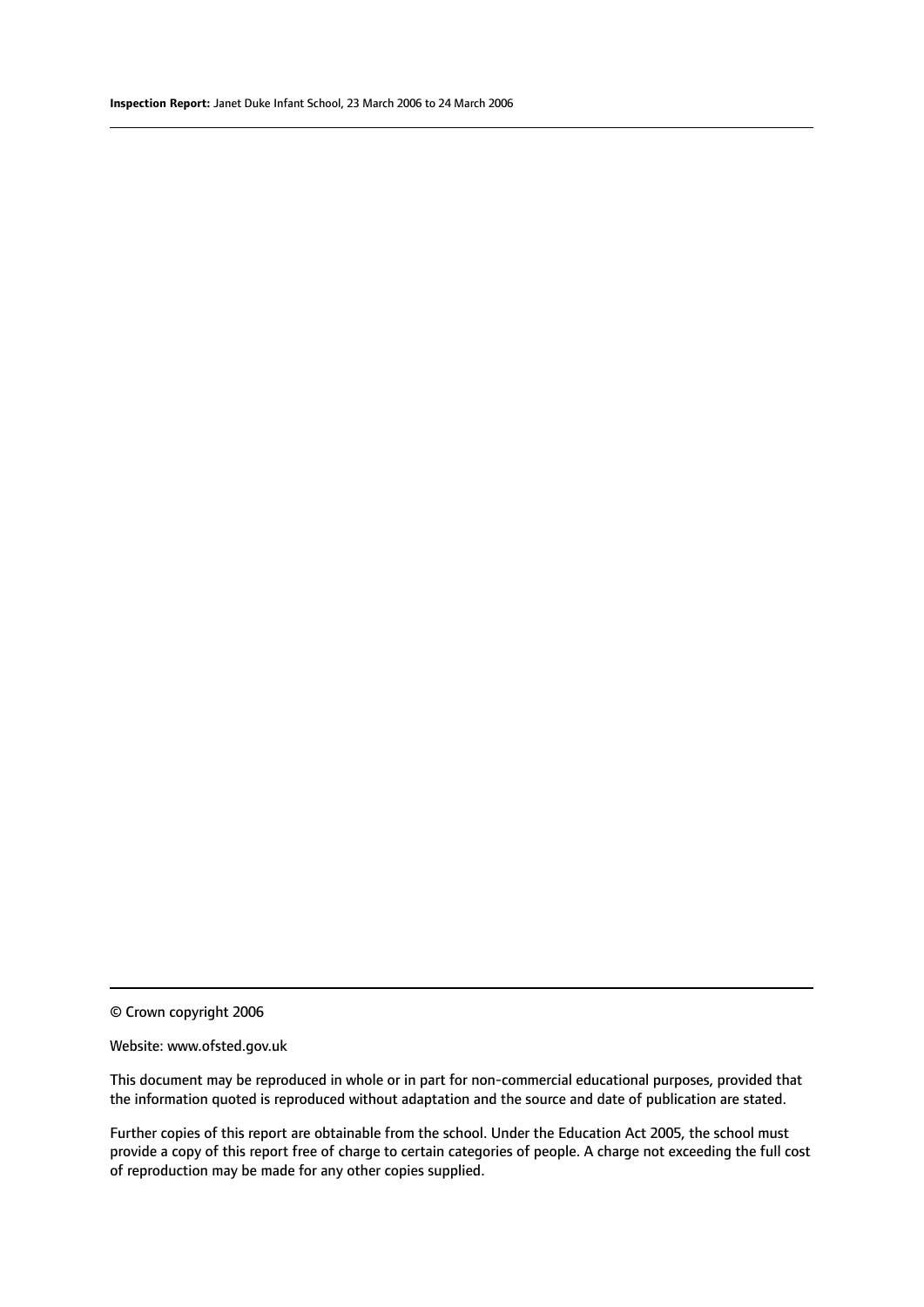# **Introduction**

The inspection was carried out by two Additional Inspectors.

# **Description of the school**

Janet Duke Infant School serves an area of mainly local authority housing in Basildon. A number of children are from socially and economically disadvantaged families. Many of them enter the school with below average levels of skill for children of their age. The majority of children come from White British backgrounds and there is a rising proportion of children from different ethnic groups. Although approximately 5% of children do not have English as their first language, very few are in the early stages of learning English. The proportion of children with learning difficulties and disabilities is below average, mainly because the school intervenes early to support children and ensure that they have a good start to their learning. The school works closely with a range of services to meet the needs of all children.

#### **Key for inspection grades**

| Grade 1 | Outstanding  |
|---------|--------------|
| Grade 2 | Good         |
| Grade 3 | Satisfactory |
| Grade 4 | Inadequate   |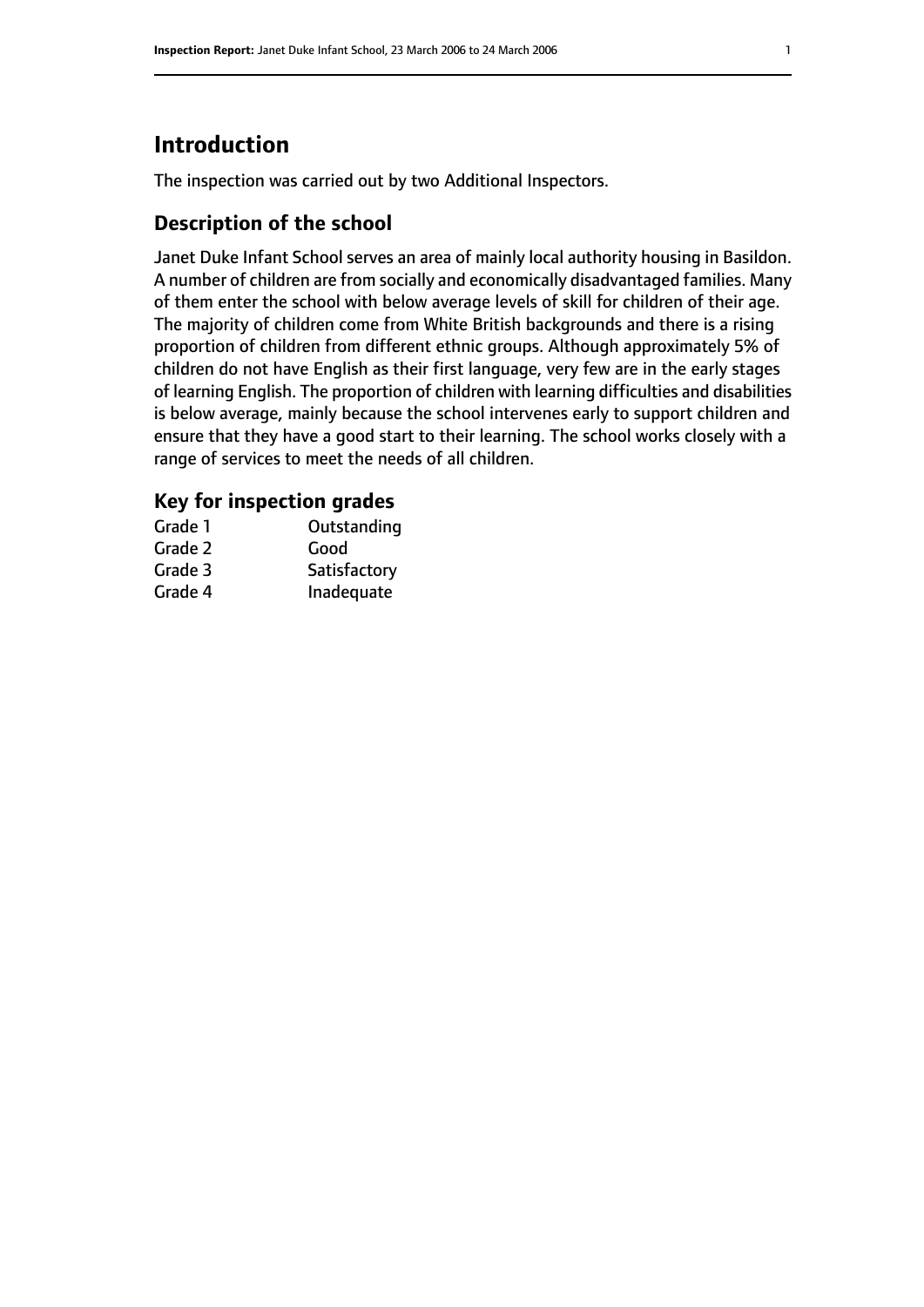# **Overall effectiveness of the school**

#### **Grade: 2**

Janet Duke Infants is a good school, which justifiably enjoys the confidence of parents. The school shares inspectors' view of its effectiveness. Children have a good start in the Reception classes. They make good progress during their time in school and reach high standards in reading, writing and mathematics by the end of Year 2. All children, including those with learning difficulties or disabilities and the few learning English as an additional language, achieve well from their starting points when they come into school. Behaviour is excellent, children work and play well together, and enjoy school. The school works hard to encourage good attendance and it is improving, but it remains below average. Teaching is good overall, and the excellent support provided by teaching assistants plays an important role in the progress children make. Staff have high expectations, and children are usually absorbed in what they are doing. In a very few lessons, staff do not make it clear enough to children what they want them to do. Staff take exceptionally good care of children, working with a large range of agencies to support them. The curriculum is good, and children are well prepared for their future lives, learning about staying healthy and safe, and becoming independent. Although children are active during the long lunchtime, there are not enough clubs and activities to provide variety and widen children's experiences further. The school is well led and managed by the headteacher and her deputy. The governing body knows the school well, and provides support and challenge. The headteacher has a very clear view of what she wants for the school, which she shares very effectively with all staff. There is a wide range of systems for checking the school's work, and all concerned have a very accurate picture of the school's effectiveness, and areas in which it might develop further. Because of strong teamwork and commitment, the school has made significant improvements since the last inspection, and is very well placed to continue to improve. Finances are very carefully managed, and the school gives good value for money.

#### **What the school should do to improve further**

- Continue to use staff development to bring all teaching up to the standard of the very best.- Provide more opportunities for clubs and activities during the lunch break. - Develop the work with parents to improve attendance

# **Achievement and standards**

#### **Grade: 2**

Children attain standards that are considerably above average by Year 2. Taking account of their below average attainment on entry to the school, they achieve well. Children with special educational needs and the few learning English as an additional language are supported effectively and make good progress. Reception children are taught in a stimulating and encouraging environment. Well led and well planned provision enables them to make good progress, especially in their personal, social and emotional development. In Years 1 and 2 they continue to make good progressin reading, writing and mathematics. Their overall attainment at the end of Year 2 has been significantly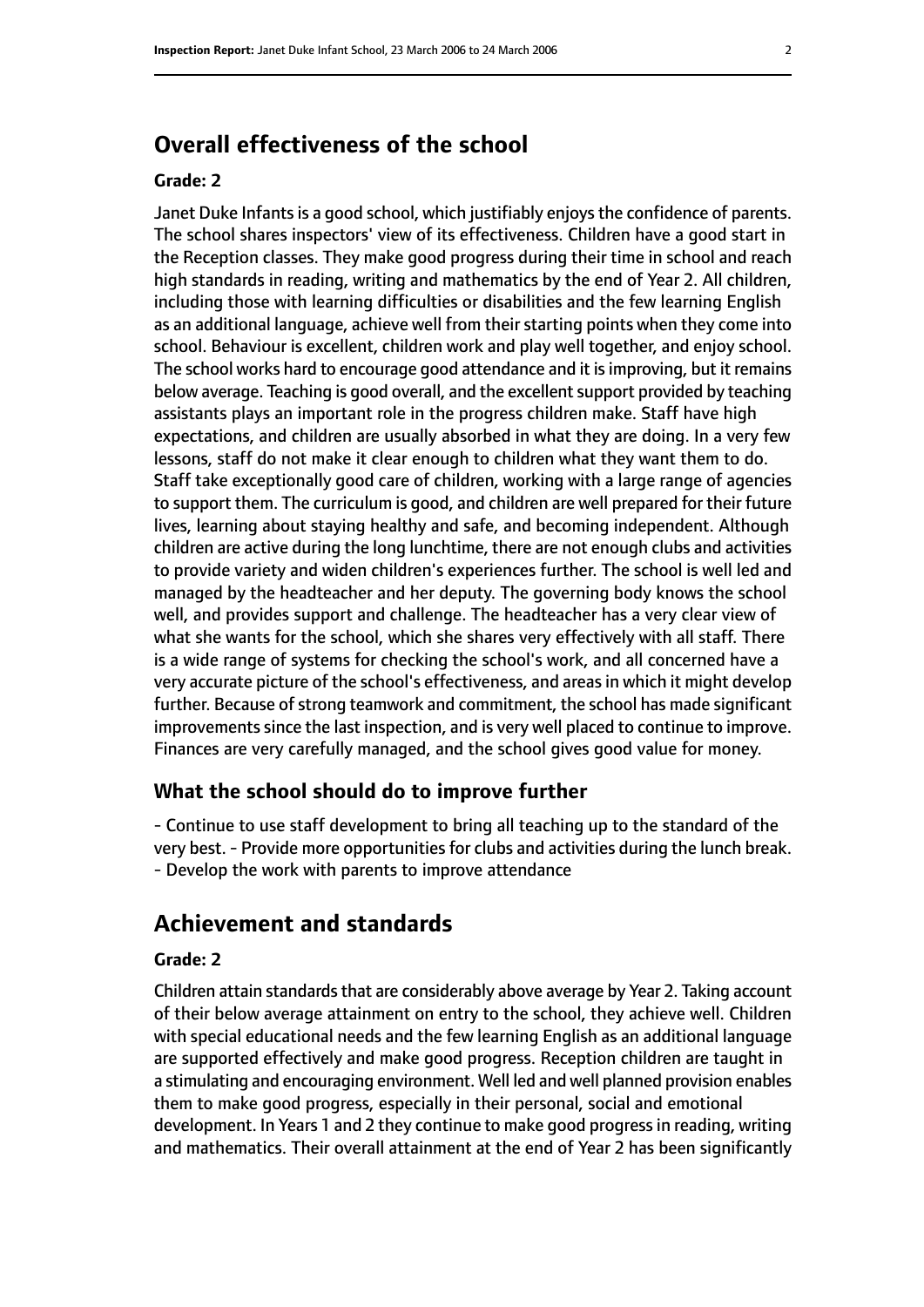above the national average for the last three years. The school is particularly successful in the proportion of children reaching the higher levels in national tests for 7-year-olds. In 2005, twice as many children reached Level 3 in mathematics than the average in schools nationally, with the proportions reaching this level in reading and writing also significantly above average. The school's targets for 2006 are appropriately challenging and good progress is currently being made towards them. Children also make good progress in information and communication technology (ICT). They have good access to computers and enjoy a well-planned and stimulating curriculum.

#### **Personal development and well-being**

#### **Grade: 2**

Children's personal development and well-being are good, and their behaviour is excellent. During the inspection, children in the playground were seen actively involved in games and showing real consideration and courtesy to each other and adults. They enjoy school immensely and have very positive attitudes to work. Although attendance is still below average, the school is working hard to promote good attendance and discourage lateness, and this is having positive results. Spiritual, moral, social and cultural development is good. Children acquire a good understanding of different faiths, cultures and lifestyles. They learn to co-operate and work together through various activities and events such as the Christmas fair and the harvest festival. As a result, children leave the school mature and sensible, and well adjusted for their next stage of learning. Children learn about citizenship through an effective school council, which is well regarded by other children and represents their views. From Reception they enjoy responsibility for helping around the school and older children act as buddies in the playground to support children who are lonely or upset. Children of all ages understand how to maintain a healthy lifestyle and can explain the benefits of exercise and good diet. They are well informed on topics such as road safety and follow safe practices in school. An excellent example is the self-registration system in one Reception class to indicate whether they are working inside or outside. Opportunities for fund raising and charity events contribute further to children's personal qualities. Combined with their good academic achievements, these qualities will eventually help children prepare for working roles in future.

# **Quality of provision**

#### **Teaching and learning**

#### **Grade: 2**

Teaching and learning are good. Teachers have positive relationships with children and manage them with sensitivity. The quality of support provided by the teaching assistants is very well planned and consistently outstanding. Staff have high expectations of work and behaviour and this challenge is readily accepted by the children. During the best lessons, teachers use questions effectively to extend children's learning and maintain their interest. Children have useful opportunities to discuss their learning and mainly apply themselves well to tasks with sustained levels of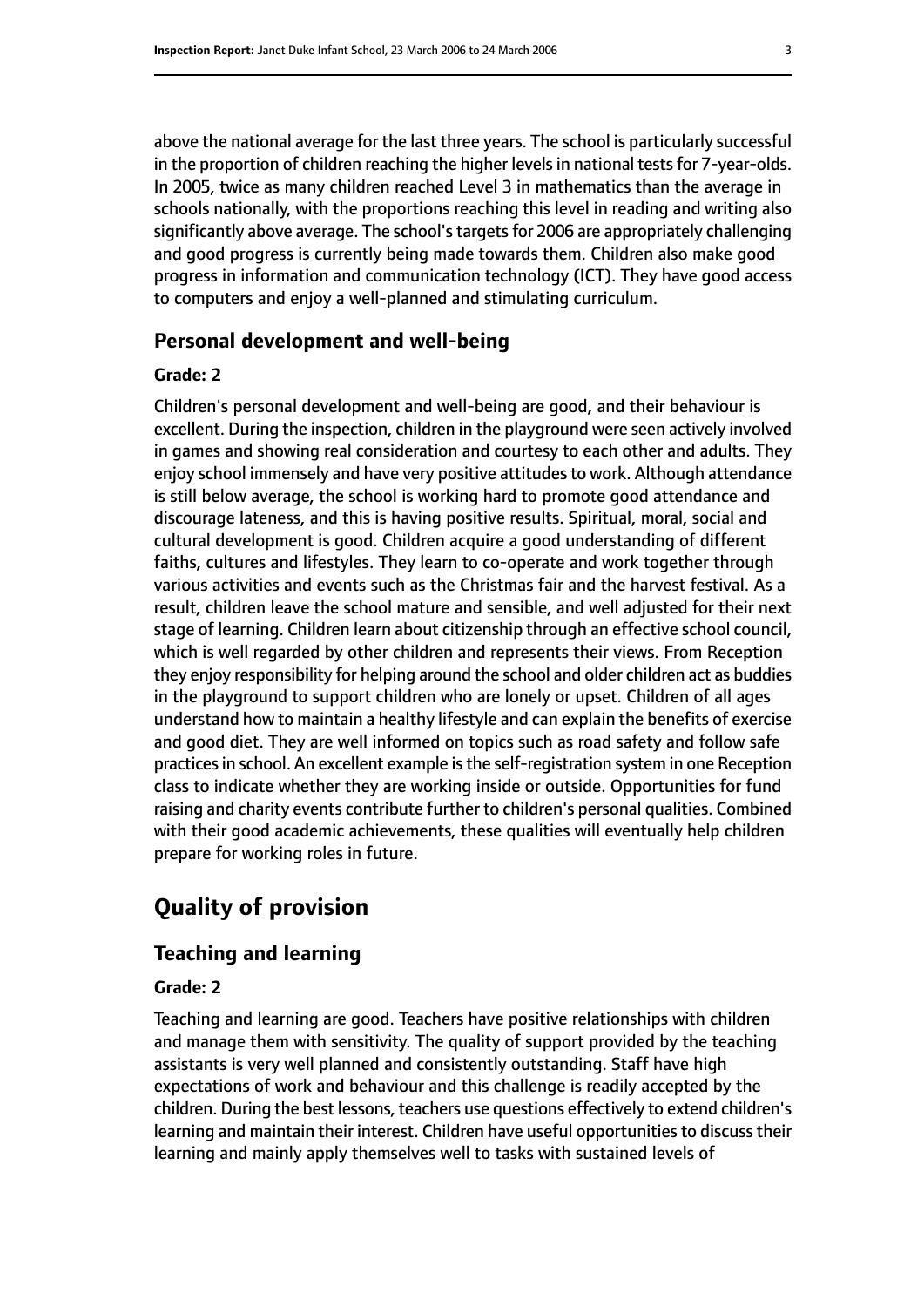concentration. Teachers' planning is clear and based on the use of careful assessments. This ensures that in most lessons work is pitched at the right level for all children. In the few lessons that are satisfactory rather than good, work is not demanding enough, or children are not clear what they are expected to do and lose concentration as a result. Assessment is thorough, and marking is effectively used to provide short term targets and appropriate guidance to children on how to improve their work.

#### **Curriculum and other activities**

#### **Grade: 2**

The curriculum is rightly judged to be good by the school. All subject co-ordinators ensure that children cover the necessary aspects of each subject and progressively increase their knowledge, skills and understanding. Provision for ICT has improved significantly since the last inspection. Equipment is up-to-date and used effectively to extend children's learning in other subjects. There are insufficient opportunities for extra activities and experiences to enhance the curriculum provision further. The Foundation Stage curriculum is well planned for both indoors and outdoors with good opportunities for children to develop their initiative and independence in a variety of activities. The children's understanding of how to stay safe and healthy is well promoted through the curriculum, especially in science, physical education and personal, social and health education.

#### **Care, guidance and support**

#### **Grade: 1**

The school is a welcoming place where children feel safe and secure. Its code of behaviour ensures that children are free from racism or bullying. There is a culture of mutual respect and children receive personal support and guidance that is exceptional. Children express great confidence in their teachers and teaching assistants, knowing that any problem will be dealt with fairly. Staff take excellent care of all children through very clear health, safety and welfare procedures. Child protection arrangements are good and widely understood. Risk assessments are very effective and conscientiously observed. Children with learning difficulties or disabilities and the few learning English as an additional language are very well guided. Assessment of children's performance is good, and all information is regularly updated to plan appropriate support for all children. Extra support comes from very skilled teaching assistants and the school also has very effective partnerships with a wide range of agencies and other schools to provide additional help and expertise.

#### **Leadership and management**

#### **Grade: 2**

Leadership and management of the school are good. The headteacher is particularly successful at sharing her vision of the school with others, and leads a team that is constantly seeking ways to improve children's learning. All issues from the previous inspection have been addressed thoroughly. For example, ICT and the quality of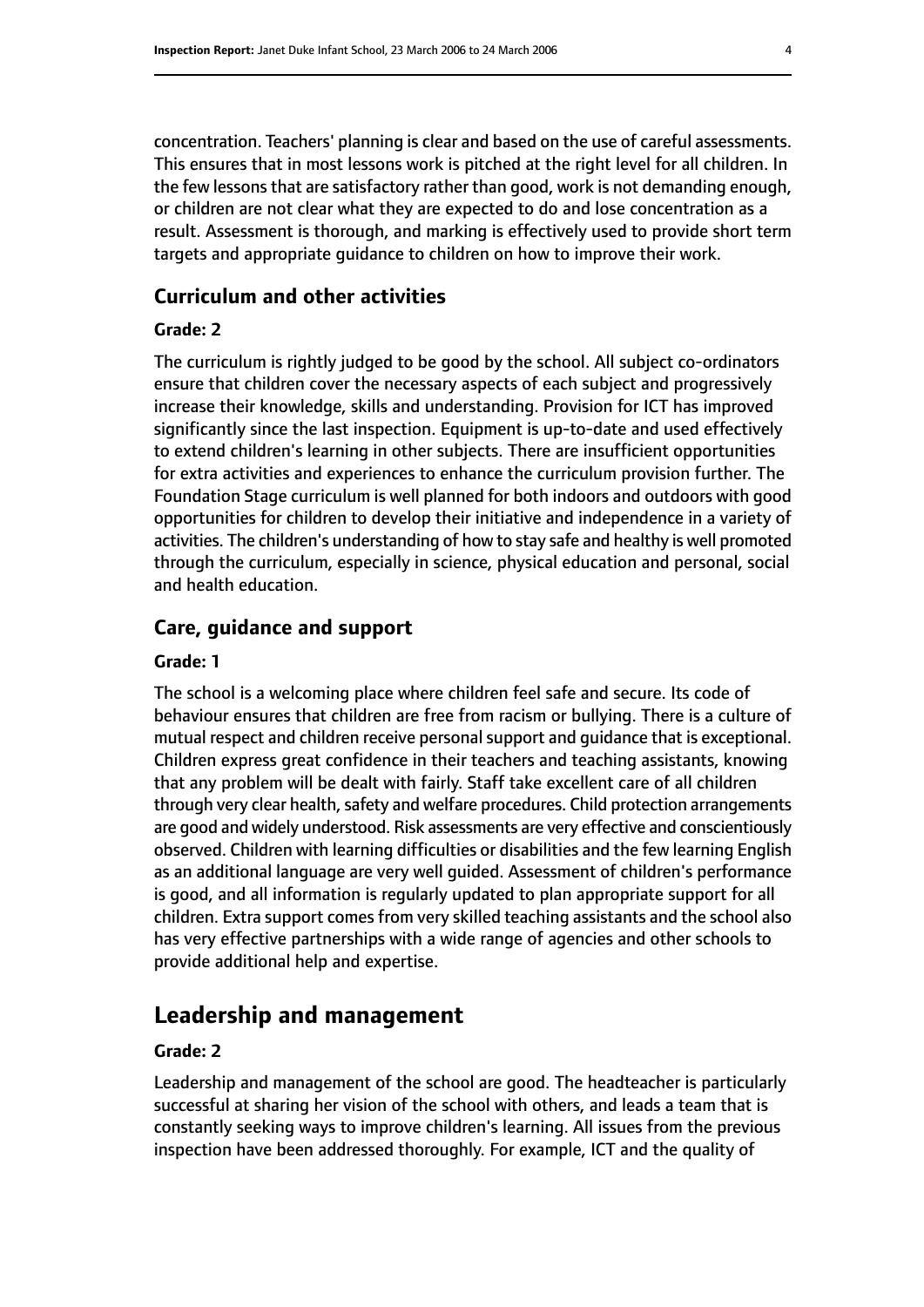provision in the Foundation Stage were both identified as areas for improvement, and are now judged to be good by both the school and the inspection team. The arrangements for all staff and governors to be involved in reviewing the school's work and in planning developments are thorough, resulting in an accurate view of the school's strengths and areas for development. This good track record, together with the commitment of staff and governors, means that the capacity for further improvement is very good. Parents' views are sought and acted upon, and the great majority of parents have full confidence in the school's work. The headteacher and her deputy form a strong management team, complementing each other's skills. Subject co-ordinators are enthusiastic, committed and knowledgeable. The work of teaching assistants is particularly well planned and monitored, and as a result the support they give to children's learning is excellent. The next step is to raise the quality of teaching even further, in order to achieve excellent rather than good progress. Much is done to ensure that vulnerable children and those with special educational needs are able to do as well as they can. Governors are effective. They know the school well through their regular visits and reports from many sources. Finances are managed and targeted rigorously and their impact is checked to ensure that the school achieves good value for money in its spending.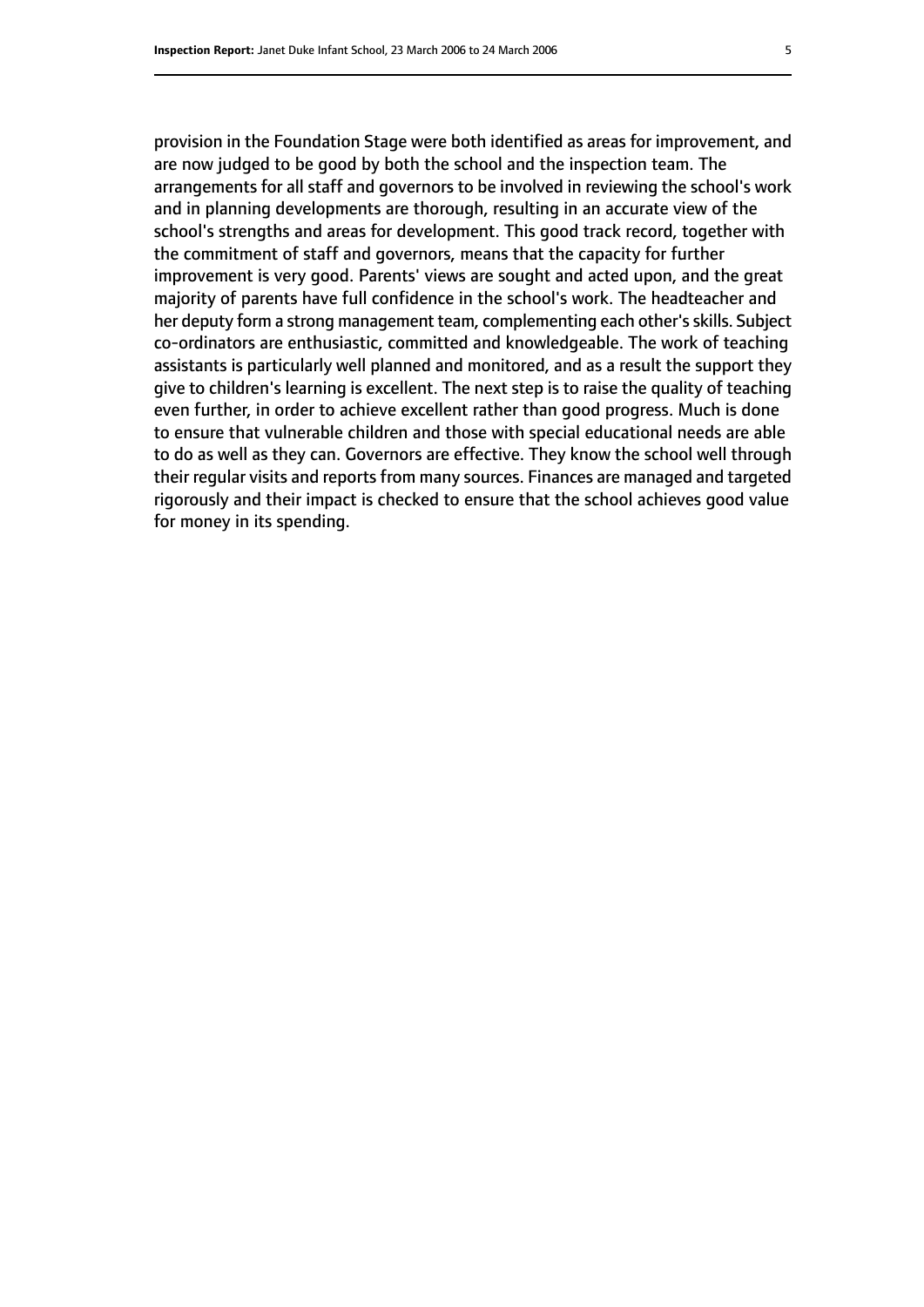**Any complaints about the inspection or the report should be made following the procedures set out inthe guidance 'Complaints about school inspection', whichis available from Ofsted's website: www.ofsted.gov.uk.**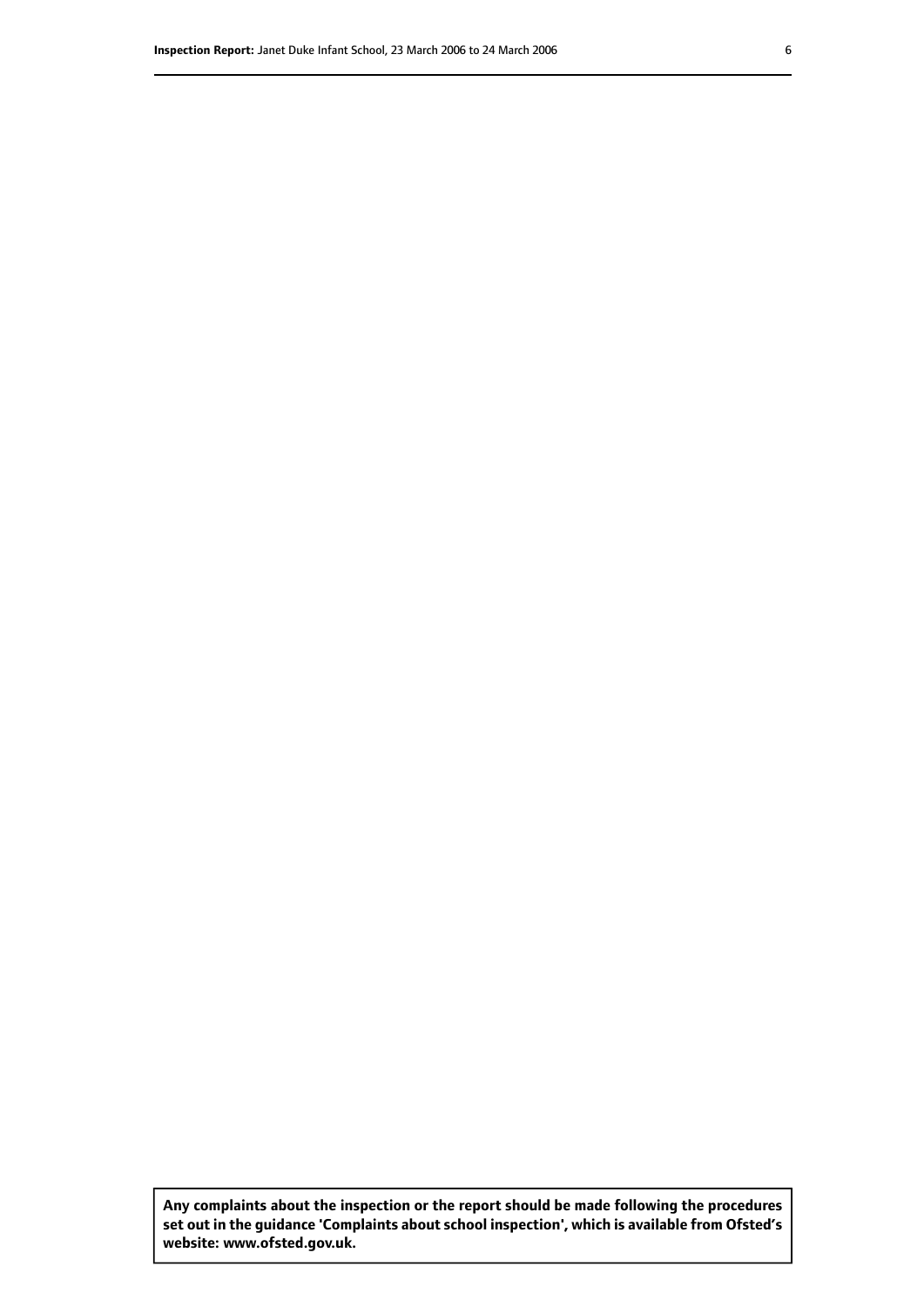# **Inspection judgements**

| Key to judgements: grade 1 is outstanding, grade 2 good, grade 3 | <b>School</b>  | $16-19$ |
|------------------------------------------------------------------|----------------|---------|
| satisfactory, and grade 4 inadequate                             | <b>Overall</b> |         |

#### **Overall effectiveness**

| How effective, efficient and inclusive is the provision of education,<br>integrated care and any extended services in meeting the needs of<br>learners? |     | <b>NA</b> |
|---------------------------------------------------------------------------------------------------------------------------------------------------------|-----|-----------|
| How well does the school work in partnership with others to promote<br>learners' well-being?                                                            |     | ΝA        |
| The quality and standards in foundation stage                                                                                                           |     | <b>NA</b> |
| The effectiveness of the school's self-evaluation                                                                                                       |     | ΝA        |
| The capacity to make any necessary improvements                                                                                                         | Yes | NА        |
| Effective steps have been taken to promote improvement since the last<br>inspection                                                                     | Yes | <b>NA</b> |

#### **Achievement and standards**

| How well do learners achieve?                                                                               | ΝA        |
|-------------------------------------------------------------------------------------------------------------|-----------|
| The standards <sup>1</sup> reached by learners                                                              | NА        |
| How well learners make progress, taking account of any significant variations<br>between groups of learners | <b>NA</b> |
| How well learners with learning difficulties and disabilities make progress                                 | <b>NA</b> |

#### **Personal development and well-being**

| How good is the overall personal development and well-being of the<br>learners?                                  | ΝA        |
|------------------------------------------------------------------------------------------------------------------|-----------|
| The extent of learners' spiritual, moral, social and cultural development                                        | <b>NA</b> |
| The behaviour of learners                                                                                        | <b>NA</b> |
| The attendance of learners                                                                                       | <b>NA</b> |
| How well learners enjoy their education                                                                          | <b>NA</b> |
| The extent to which learners adopt safe practices                                                                | <b>NA</b> |
| The extent to which learners adopt healthy lifestyles                                                            | <b>NA</b> |
| The extent to which learners make a positive contribution to the community                                       | <b>NA</b> |
| How well learners develop workplace and other skills that will contribute to<br>their future economic well-being | <b>NA</b> |

#### **The quality of provision**

| How effective are teaching and learning in meeting the full range of<br>the learners' needs?          | ΝA |
|-------------------------------------------------------------------------------------------------------|----|
| How well do the curriculum and other activities meet the range of<br>needs and interests of learners? | ΝA |
| How well are learners cared for, guided and supported?                                                | NА |

 $^1$  Grade 1 - Exceptionally and consistently high; Grade 2 - Generally above average with none significantly below average; Grade 3 - Broadly average; Grade 4 - Exceptionally low.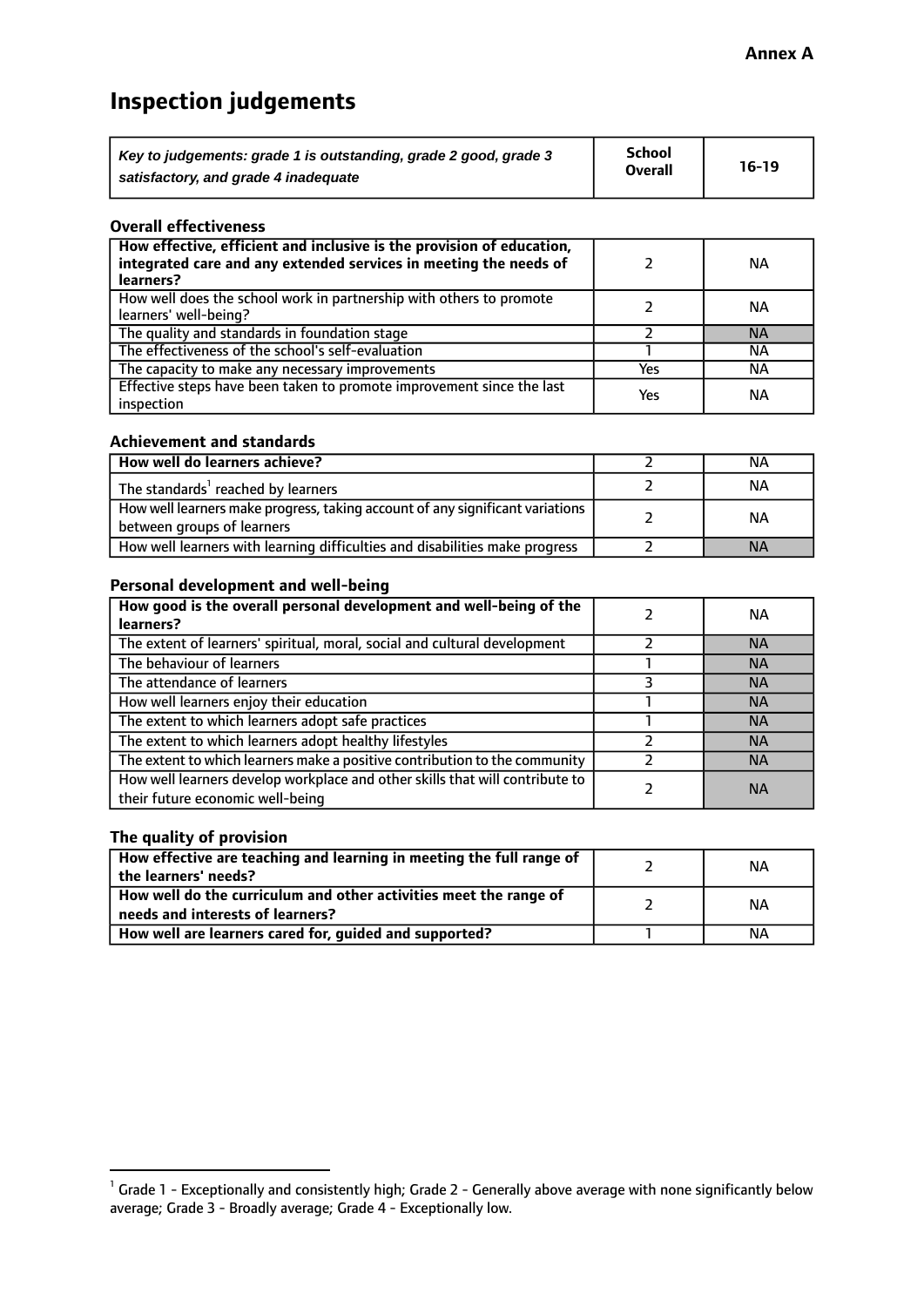## **Leadership and management**

| How effective are leadership and management in raising achievement<br>and supporting all learners?                                              |     | NA.       |
|-------------------------------------------------------------------------------------------------------------------------------------------------|-----|-----------|
| How effectively leaders and managers at all levels set clear direction leading<br>to improvement and promote high quality of care and education |     | <b>NA</b> |
| How effectively performance is monitored, evaluated and improved to meet<br>challenging targets, through quality assurance and self-review      |     | <b>NA</b> |
| How well equality of opportunity is promoted and discrimination tackled so<br>that all learners achieve as well as they can                     |     | <b>NA</b> |
| How effectively and efficiently resources are deployed to achieve value for<br>money                                                            |     | <b>NA</b> |
| The extent to which governors and other supervisory boards discharge their<br>responsibilities                                                  |     | <b>NA</b> |
| The adequacy and suitability of staff to ensure that learners are protected                                                                     | Yes | <b>NA</b> |

| The extent to which schools enable learners to be healthy                                     |            |  |
|-----------------------------------------------------------------------------------------------|------------|--|
| Learners are encouraged and enabled to eat and drink healthily                                | Yes        |  |
| Learners are encouraged and enabled to take regular exercise                                  | <b>Yes</b> |  |
| Learners are discouraged from smoking and substance abuse                                     | Yes        |  |
| Learners are educated about sexual health                                                     | <b>NA</b>  |  |
| The extent to which providers ensure that learners stay safe                                  |            |  |
| Procedures for safequarding learners meet current government requirements                     | Yes        |  |
| Risk assessment procedures and related staff training are in place                            | <b>Yes</b> |  |
| Action is taken to reduce anti-social behaviour, such as bullying and racism                  | <b>Yes</b> |  |
| Learners are taught about key risks and how to deal with them                                 | Yes        |  |
| The extent to which learners make a positive contribution                                     |            |  |
| Learners are helped to develop stable, positive relationships                                 | Yes        |  |
| Learners, individually and collectively, participate in making decisions that affect them     | Yes        |  |
| Learners are encouraged to initiate, participate in and manage activities in school and the   |            |  |
| wider community                                                                               | <b>Yes</b> |  |
| The extent to which schools enable learners to achieve economic well-being                    |            |  |
| There is provision to promote learners' basic skills                                          | Yes        |  |
| Learners have opportunities to develop enterprise skills and work in teams                    | Yes        |  |
| Careers education and guidance is provided to all learners in key stage 3 and 4 and the sixth | <b>NA</b>  |  |
| form                                                                                          |            |  |
| Education for all learners aged 14-19 provides an understanding of employment and the         | NА         |  |
| economy                                                                                       |            |  |